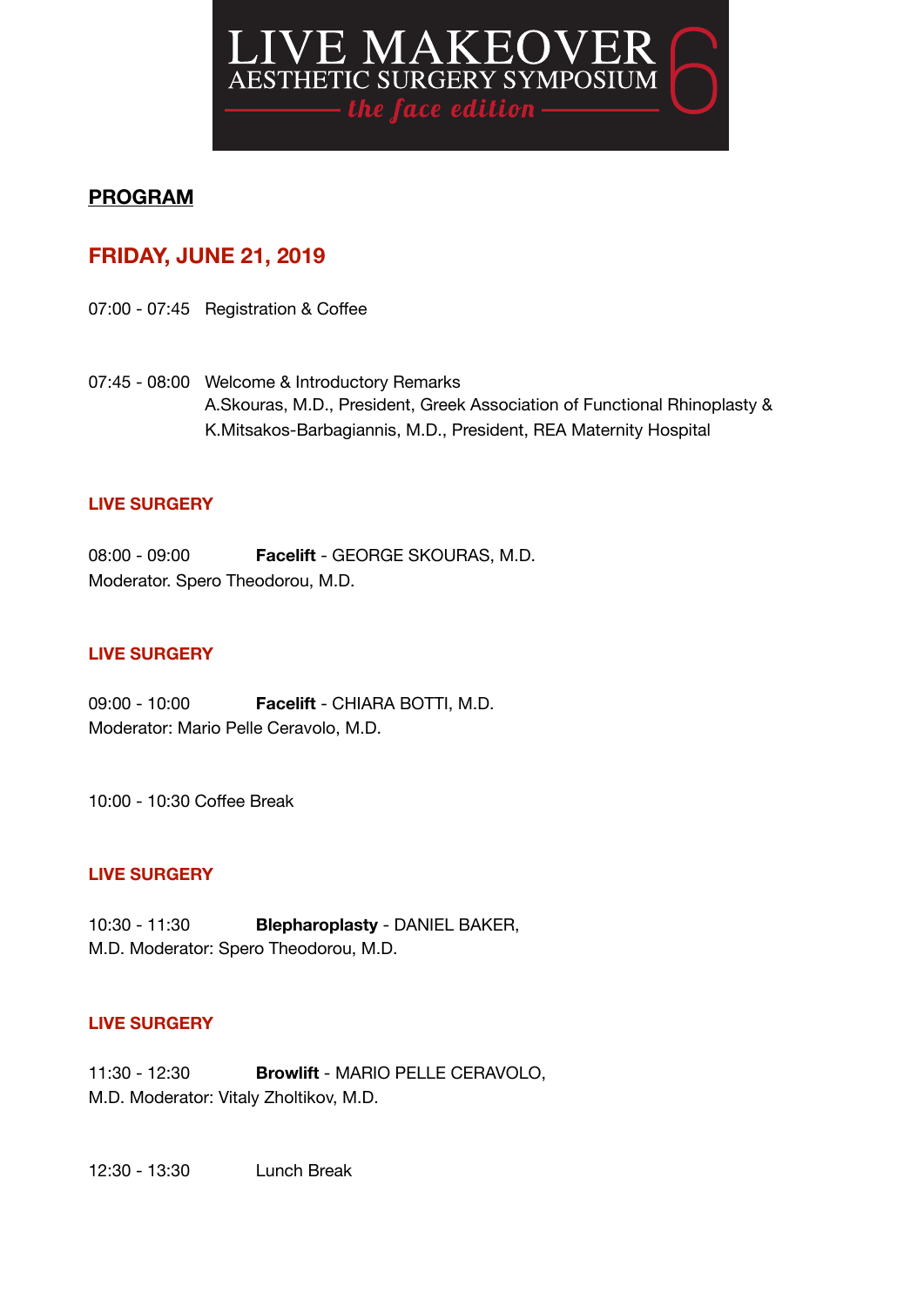## **LIVE SURGERY**

13:30 - 14:30 **Facelift** - DANIEL BAKER, M.D. Moderator: Spero Theodorou, M.D.

## **LIVE SURGERY**

14:30 - 15:30 **Facelift** - MARIO PELLE CERAVOLO, M.D. Moderator: George Skouras, M.D.

15:30 - 16:00 Coffee Break

## **LIVE SURGERY**

16:00 - 17:00 **Face and Neck Sculpting** with Radio-Frequency Assisted Lipolysis(RFAL) - SPERO THEODOROU, M.D.

Moderator: George Skouras, M.D.

## **LIVE SURGERY**

17:00 - 18:00 **Midface Lift** - VITALY ZHOLTIKOV, M.D. Moderator: Chiara Botti, M.D.

## **PANEL**

18:00 - 19:00 **Debating the choices in Facelift**  Moderator: George Skouras, M.D. Panelists: D.Baker, M.D., M.Pelle Ceravolo, M.D., S.Theodorou, M.D., C.Botti, M.D., V.Zholtikov, M.D., N.Celik, M.D.

 reconstruction using the fibula flap - K.Benetatos, M.D.

## **HEAD & NECK RECONSTRUCTIVE SURGERY**

19:00 - 19:10 Facial Reanimation - D.Karipidis, M.D. 19:10 - 19:20 Microvascular transplantation in head & neck oncology - S.Stavrianos, M.D. 19:20 - 19:30 3D printing for preoperative planning in head and neck microsurgical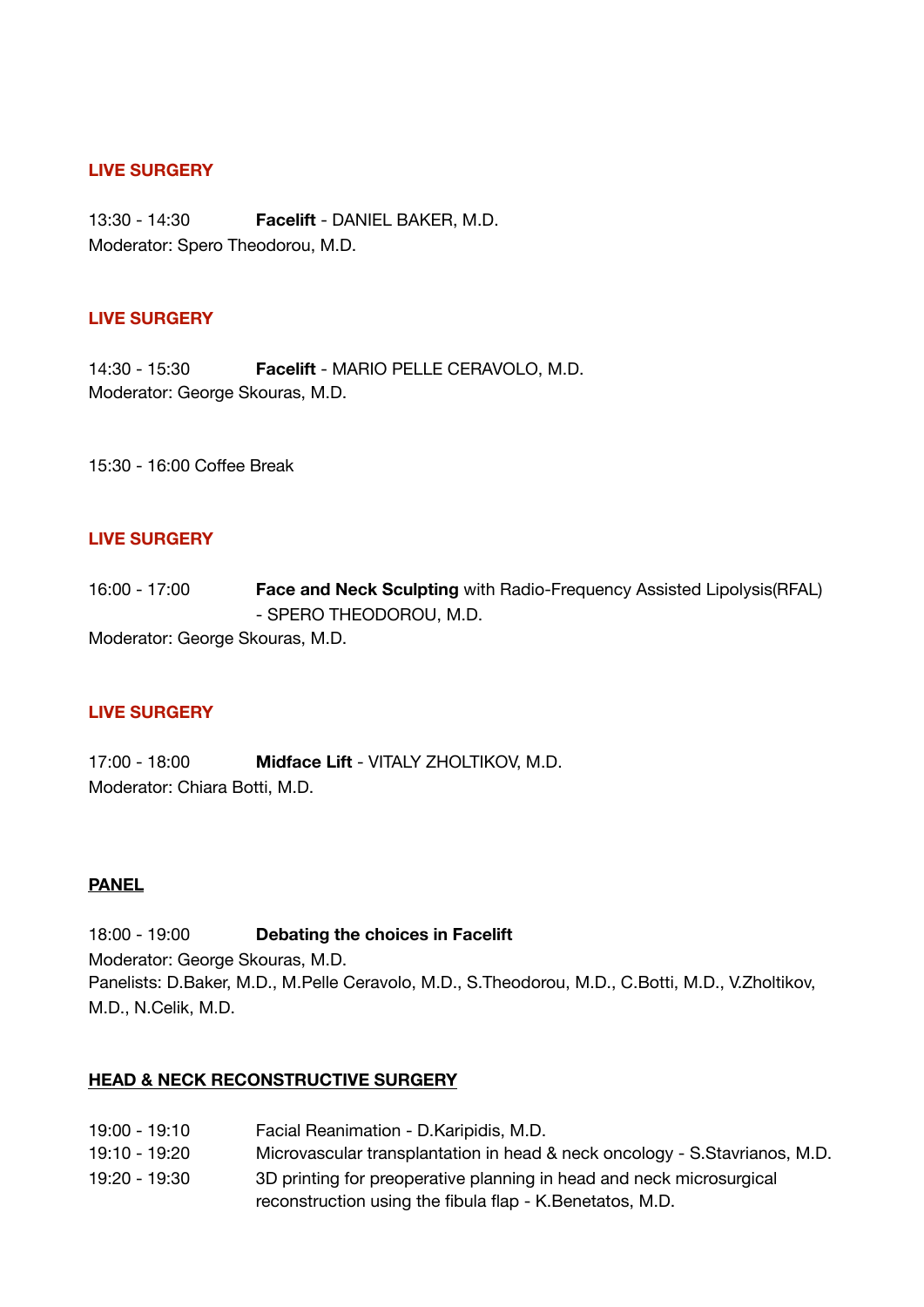## **KEYNOTE LECTURE**

19:30 - 19:40 Skull Base Surgery - S.Stavrianos, M.D.

# **SATURDAY, JUNE 22, 2019**

## **FAT & FILLERS LECTURES**

| $07:30 - 07:40$                   | Biocellular Rejuvenation: using Nano-fat in facial aesthetics - P.Nassif, M.D.          |
|-----------------------------------|-----------------------------------------------------------------------------------------|
| $07:40 - 07:50$                   | Microfat, Nanofat grafting and SNIF: Powerful Adjuncts to Facial                        |
|                                   | Rejuvenation - D.Drakotos, M.D.                                                         |
| $07:50 - 08:00$                   | Nasal Tip Necrosis after filler injection - The next steps - P. Nassif, M.D.            |
| $08:00 - 08:10$                   | Fat Grafting during Facelift and Blepharoplasty: Principles and Art - N.<br>Celik, M.D. |
| $08:10 - 08:20$                   | Lower Eyelid Fat Grafting made Easy & safe - M. Pelle Ceravolo, M.D.                    |
| $08:20 - 08:30$                   | <b>Discussion</b>                                                                       |
| Moderator: M Pelle Ceravolo, M.D. |                                                                                         |

Moderator: M.Pelle Ceravolo, M.D.

## **BROW & FOREHEAD REJUVENATION LECTURES**

| $08:30 - 08:40$          | Ideal Proportions of the Periorbital Region Aging - V. Zholtikov, M.D.        |
|--------------------------|-------------------------------------------------------------------------------|
| $08:40 - 08:50$          | The Brows deserve more importance: don't lift but shape them - M. Pelle       |
|                          | Ceravolo, M.D.                                                                |
| $08:50 - 09:00$          | Superficial Lateral Browlift- How to Get Natural Results - V. Zholtikov, M.D. |
| $09:00 - 09:10$          | Upper Blepharoplasty with Brow Fixation(video) - N.Celik, M.D.                |
| $09:10 - 09:20$          | Temporal brow lift : 12 pearls for success - P.Nassif, M.D.                   |
| $09:20 - 09:30$          | <b>Discussion</b>                                                             |
| Moderator: N.Celik, M.D. |                                                                               |

## **EYELIDS LECTURES**

| $09:30 - 09:40$                      | 35-year experience and evolution with lower blepharoplasty - D. Baker, M.D.   |
|--------------------------------------|-------------------------------------------------------------------------------|
| $09:40 - 09:50$                      | Round Eyes: an anachronistic result after Blepharoplasty - M.Pelle            |
|                                      | Ceravolo, M.D.                                                                |
| $09:50 - 10:00$                      | Surgical solutions for upper blepharoplasty complications. N.Celik, M.D.      |
| $10:00 - 10:10$                      | Lower eyelid transconjuctival blepharoplasty with fat repositioning/grafting: |
|                                      | How I do it. - P.Nassif, M.D.                                                 |
| 10:10 - 10:20                        | What I have learned NOT to do in eyelid surgery                               |
|                                      | - C.Botti, M.D.                                                               |
| 10:20 - 10:30                        | <b>Discussion</b>                                                             |
| $M$ oderator: $\cap$ Rotti, $M \cap$ |                                                                               |

Moderator: C.Botti, M.D.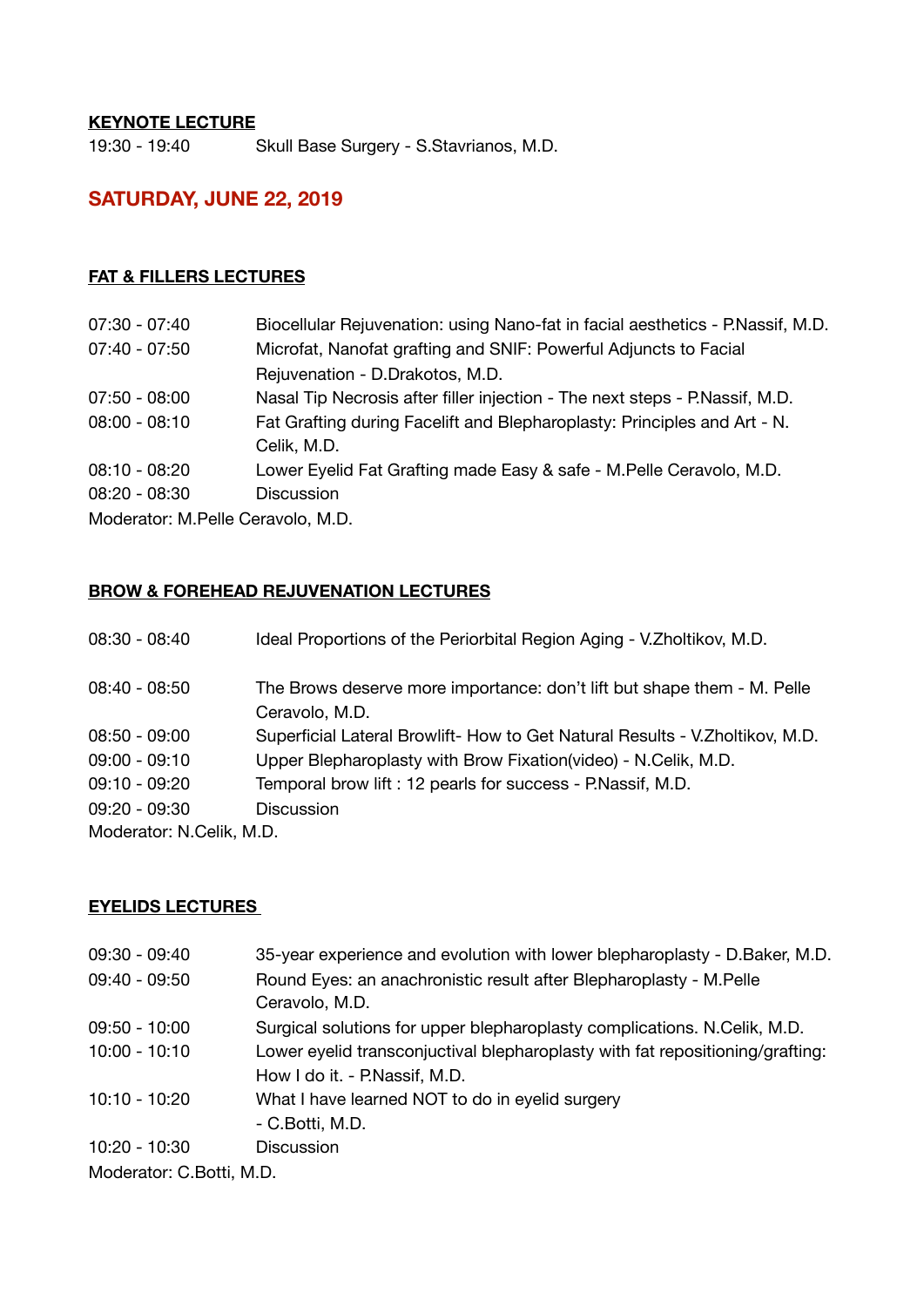10:30 - 11:00 Coffee Break

## **FACE & NECK LECTURES**

| $11:00 - 11:10$            | Short Scar Rhytidectomy: Indications, Limitations, Complications<br>- D.Baker, M.D. |
|----------------------------|-------------------------------------------------------------------------------------|
| $11:10 - 11:20$            | Considerations about Neck Rejuvenation after a 35-year experience -                 |
|                            | M.Pelle Ceravolo, M.D.                                                              |
| 11:20 - 11:30              | Vertical Vector facelift with SMAS Plication - N.Celik, M.D.                        |
| 11:30 - 11:40              | Vector Choice and Variations in SMAS Plication- SMASectomy                          |
|                            | - G.Skouras, M.D.                                                                   |
| 11:40 - 11:50              | Limited Midface lift - V. Zholtikov, M.D.                                           |
| 11:50 - 12:00              | Submandibular gland and digastric muscle resection - D. Baker, M.D.                 |
| $12:00 - 12:15$            | Revision Facelift: Problems I frequently encounter - G. Skouras, M.D.               |
| 12:15 - 12:25              | Cervical- Facial Lift. Our personal approach - C. Botti, M.D.                       |
| 12:25 - 12:35              | Platysmectomy: my new addition to my Neck Addiction                                 |
|                            | - M.Pelle Ceravolo, M.D.                                                            |
| 12:35 - 12:45              | How long does a facelift last? Primary, Secondary, Tertiary Rhytidectomies:         |
|                            | Same Patient, Same surgeon - D.Baker, M.D.                                          |
| 12:45 - 12:55              | What I have learned NOT to do in facelift surgery - C. Botti, M.D.                  |
| $12:55 - 13:05$            | Surgical vs Liquid Facelift - K. Patsis, M.D.                                       |
| $13:05 - 13:15$            | Neck Sculpting with radiofrequency - S. Theodorou, M.D.                             |
| $13:15 - 13:25$            | <b>Discussion</b>                                                                   |
| Moderator: G.Skouras, M.D. |                                                                                     |

13:25 - 14:30 Lunch Break

## **LIVE SURGERY**

14:30 - 16:00 **Rhinoplasty** - ATHANASIOS SKOURAS, M.D. Moderator: G. Skouras, M.D., L.Asimakopoulou, M.D.

## **LIVE SURGERY**

16:00 - 17:30 **Rhinoplasty** - PAUL NASSIF, M.D. Moderator: Nuri Celik, M.D.

17:30 -18:00 Coffee Break

## **KEYNOTE LECTURE**

18:00 - 18:20 Plastic Surgery of the Facial Skeleton - A.Wolfe, M.D.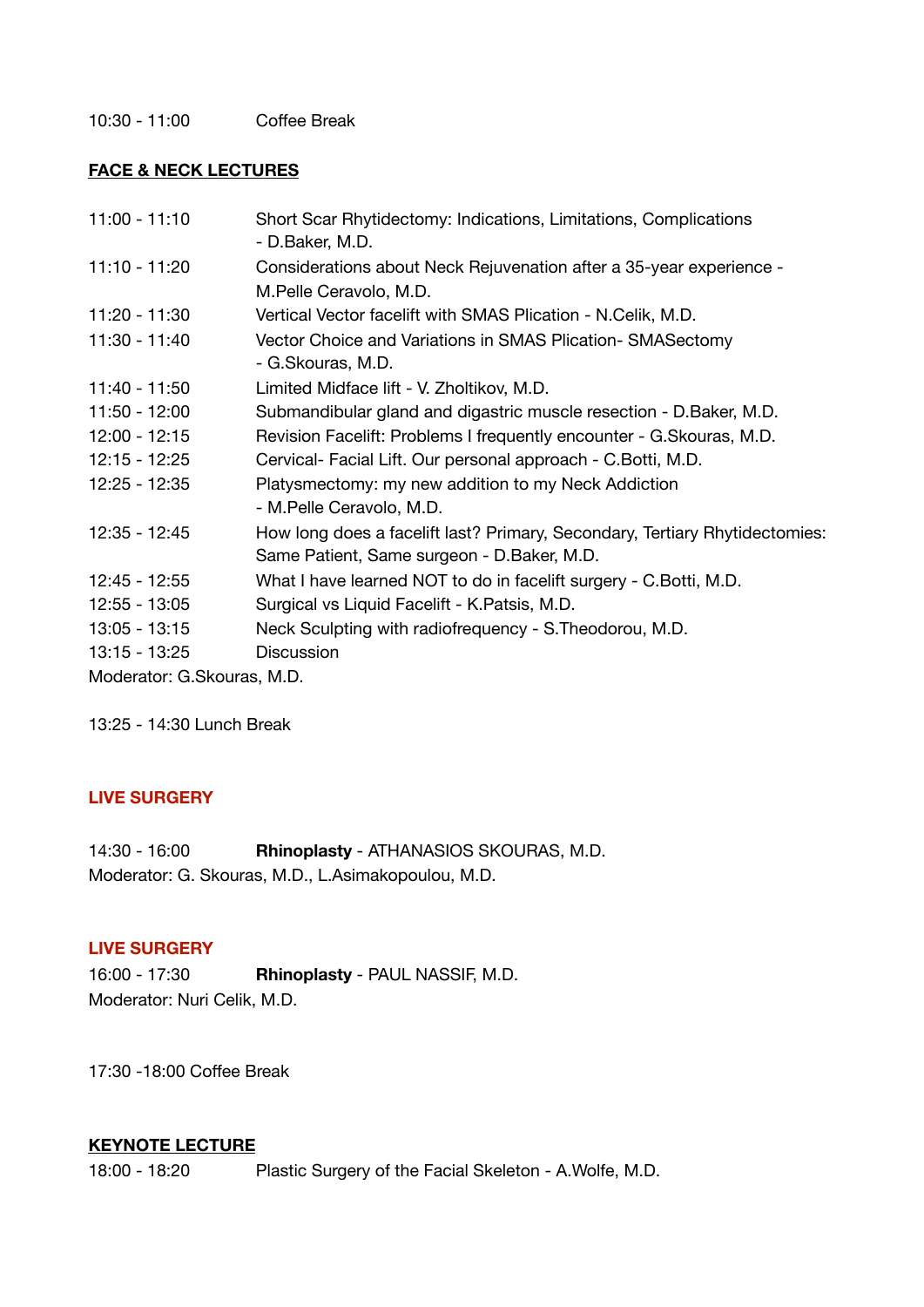#### **KEYNOTE LECTURE**

18:20 - 18:40 Open or Closed Rhinoplasty "an endless debate" - N. Trenite, M.D.

#### **ETHNIC NOSE LECTURES**

| 18:40 - 18:50 | The Middle eastern nose - H.Foda, M.D. |
|---------------|----------------------------------------|
| 18:50 - 19:00 | The Greek Nose - R.Mantzari, M.D.      |

#### **PANEL**

19:00 - 20:00 **How would you manage this nose?**  Moderator: Athanasios Skouras, M.D. Panelists: N.Trenite, M.D., H.Foda, M.D., P.Nassif, M.D., I.Konstadinidis, M.D., V.Zholtikov, M.D., N.Celik, M.D.

# **SUNDAY, JUNE 23, 2019**

## **LIVE SURGERY**

07:30 - 09:00 **Rhinoplasty** - NURI CELIK, M.D. Moderator: Hossam Foda, M.D.

## **LIVE SURGERY**

09:00 - 10:30 **Rhinoplasty** - NOLST TRENITE, M.D. Moderator: Paul Nassif, M.D.

## **LIVE SURGERY**

10:30 - 12:00 **Rhinoplasty** - HOSSAM FODA, M.D. Moderator: Vitaly Zholtikov, M.D.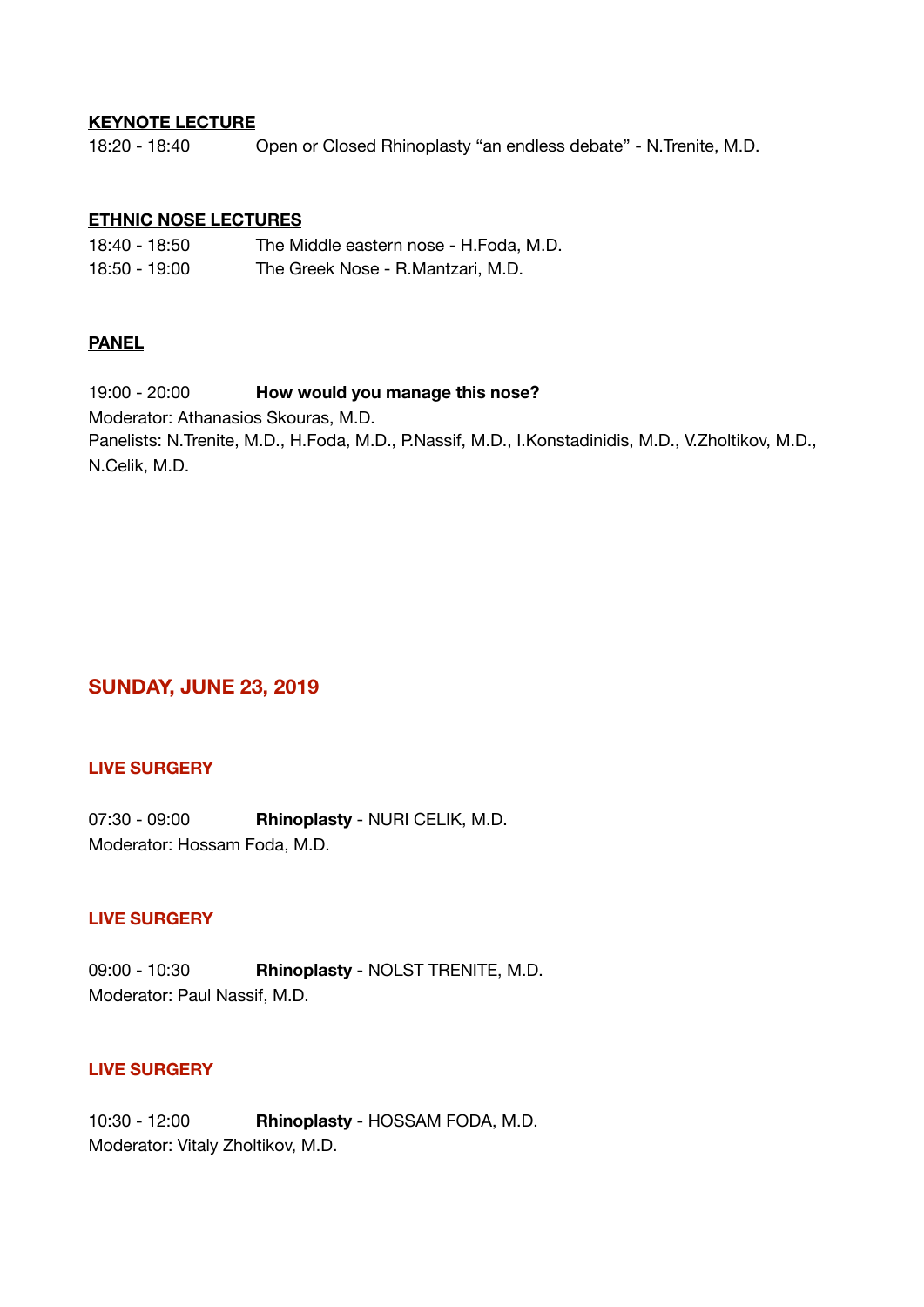## **MARKETING LECTURES**

| 12:30 - 12:40   | How to start your own skin care line - P. Nassif, M.D.                                            |
|-----------------|---------------------------------------------------------------------------------------------------|
| 12:40 - 12:50   | Launching & promoting your own line of cosmetics - J.F.Garcia, MBA                                |
| 12:50 - 13:00   | TV advertising: An unmatched tool to build trust & trigger emotion -<br>E.Skoura, CEO SkourasMed  |
| $13:00 - 13:10$ | The good, the bad, the botched! What it's like having your own reality show.<br>- P. Nassif, M.D. |

## **NASAL DORSUM LECTURES**

| 13:10 - 13:20               | How to improve my results in hump resection - N. Trenite, M.D.                                                       |
|-----------------------------|----------------------------------------------------------------------------------------------------------------------|
| 13:20 - 13:30               | Avoiding complications in dorsal profile alignment - H.Foda, M.D.                                                    |
| 13:30 - 13:40               | Piezo ostectomy and osteotomy with maximum preservation of bone<br>stability - V.Zholtikov, M.D.                     |
| 13:40 - 13:50               | How to prevent nasal dorsal irregularities: diced cartilage injection of the<br>nasal dorsum - N.Celik, M.D.         |
| 13:50 - 14:00               | Dorsal augmentation in rhinoplasty: Is the DCF (diced cartilage fascia) worth<br>the hype? - P.Nassif, M.D.          |
| 14:00 - 14:10               | Management of the deviated nose - A. Skouras, M.D.                                                                   |
| 14:10 - 14:20               | How to prevent the recurrence of nasal dorsal deviation: Full thickness<br>division of dorsal septum - N.Celik, M.D. |
| 14:20 - 14:30               | Correction of severely crooked noses. Is extracorporeal mandatory? -<br>H.Foda, M.D.                                 |
| 14:30 - 14:40               | <b>Discussion</b>                                                                                                    |
| Moderator: Daul Naccif M.D. |                                                                                                                      |

Moderator: Paul Nassif, M.D.

# **NASAL TIP LECTURES**

| 14:40 - 14:50 | How to overcome the inherent anatomical traps of nasal tip surgery -          |
|---------------|-------------------------------------------------------------------------------|
|               | N.Celik, M.D.                                                                 |
| 14:50 - 15:00 | Achievement of an aesthetic tip using tip suturimg techniques -               |
|               | L.Asimakopoulou, M.D.                                                         |
| 15:00 - 15:10 | Pearls for lateral crura transposition - V. Zholtikov, M.D.                   |
| 15:10 - 15:20 | The Goldman technique in my practice - A.Skouras, M.D.                        |
| 15:20 - 15:30 | The overprojected nasal tip - H.Foda, M.D.                                    |
| 15:30 - 15:40 | The droopy nasal tip - H.Foda, M.D.                                           |
| 15:40 - 15:50 | Management of the droopy tip - I. Konstadinidis, M.D.                         |
| 15:50 - 16:00 | Treatment algorithms for the post-operative purple nasal tip - P.Nassif, M.D. |